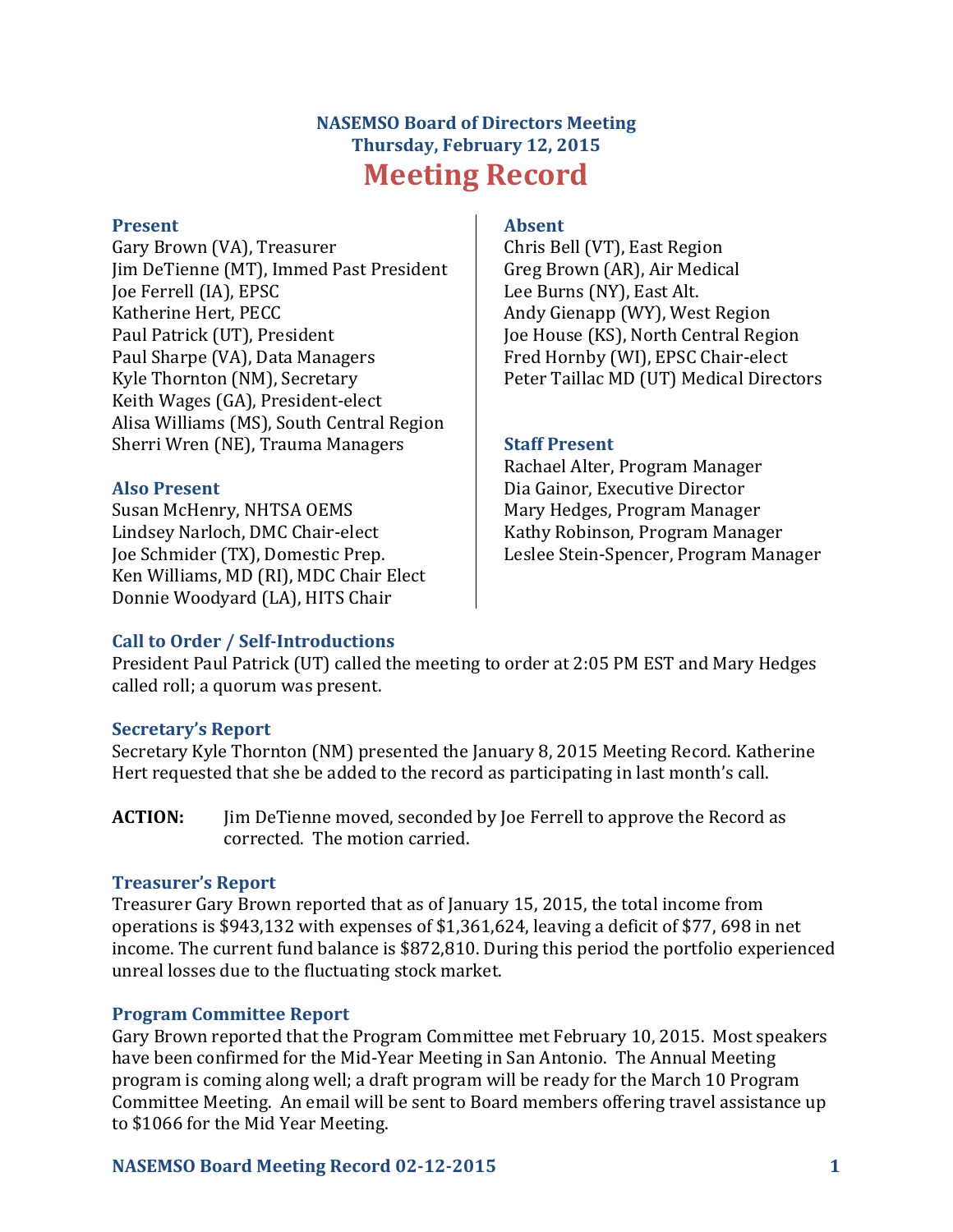# **Executive Director's Report**

- **FARB Forum-** Dia Gainor reported that Keith Wages and Kathy Robinson attended the Federation of Association of Regulatory Boards (FARB) Forum this month, which proved to be very valuable.
- **Senior Executive Leadership Safety Summit –** This was the second time Dia was fortunate to have attended this national public safety summit. More EMS representation participated this year with 4 out of 75 of those in attendance from EMS. This is an improvement from the first meeting two years ago she was the only EMS representative.
- **CAP7 Steering Committee** Dia reported that the Steering Committee of the CAP 7 Performance Measures Project held its first meeting, which was very productive. The name of the final product is still pending, but she is hoping that EMS Compass becomes the name with a tag line that is explanatory.
- **CAAS Ground Vehicle Standards Meeting**  She and Michael Berg (AVL Committee Chair) attended the recent meeting of the CAAS work group where they reviewed over 200 comments on the CAAS ambulance standards.
- **Military to Civilian EMS Transition**  There will be some helpful resources available as a result of work on this project. They are presently working on clickable maps that will link to each state's licensing information. The first work group meeting will occur in conjunction with the Mid-Year Meeting.
- **Domestic Preparedness**  Dia reported that a very helpful, 2-page, domestic preparedness document was developed as a result of a meeting Beth attended. Joe Schmider commented that it was a good document but he wished he had seen it prior to its release. Dia acknowledged his concern noting that the turnaround time was very short for this document.
- **House Subcommittee on Emergency Response and Communications –** This subcommittee of the House Homeland Security Committee has requested to meet with Dia. She will meet with them during the week of EMS Expo.

# **NASEMSO Liaison Reports**

**(None)** – no liaison reports were provided.

# **Action Items**

 **NAEMSP Request for Letter of Support for NAEMSP Unsolicited Proposal for Medical Workforce** – NAEMSP has submitted a proposal to NHHTSA for a project which will include interviewing all local EMS medical directors in the nation. They have requested a letter of support from NASEMSO.

**ACTION**: Jim DeTienne moved, seconded by Gary Brown, that NASEMSO submit a letter of support for the NAEMSP proposal. Motion Passed.

 **Request for Comments - Collecting Information on Ambulance Driver Training Requirements** – Dia explained that the Paperwork Reduction Act requires any federal agency intending to conduct a survey to submit a request for comments

# **NASEMSO Board Meeting Record 02-12-2015 2**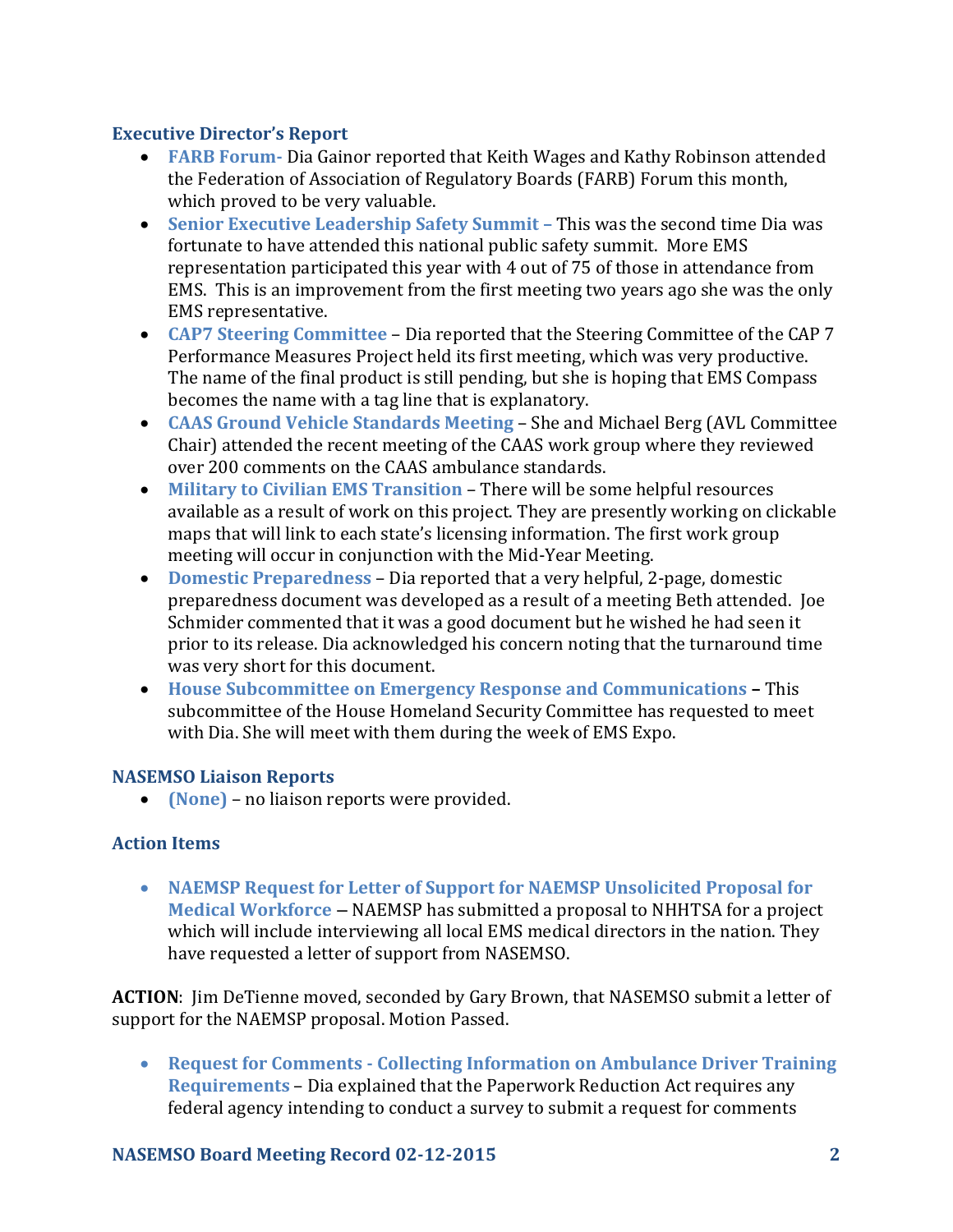explaining the anticipated workload of the survey. NHTSA intends to interview each state EMS office as well as local EMS agencies regarding ambulance driver training requirements. The President asked the chair of the AVL, GIC and HITS Committees to gather and submit comments by the due date of March 23, 2015.

### **ACTION**: No action necessary.

 **Recommend Activities to the NEMSIS TAC for the Upcoming Year — see Proposed NEMSIS Projects for 2015** – The NEMSIS TAC conducts an annual retreat to determine what activities they should undertake. They are seeking input from NASEMSO in reaction to the proposed activities. Lindsey Narloch commented that the Data Managers Council will be discussing this at their meeting on February 17. Paul Patrick asked that the DMC provide the input to the NEMSIS TAC on behalf of NASEMSO and that they report back to the Board next month. Joe Schmider stated that he wished to go on record that continual changes to the NEMSIS standards create hardship for states. Paul Sharpe said this concern has been expressed to NEMSIS and they have agreed to maintain two versions.

**ACTION**: The matter was delegated to the DMC, who will report back to the Board next month.

 **Annual Renomination of the NASEMSO designee to the FARB Board of Directors** – Dia Gainor said she has been serving in this capacity and would be delighted to continue in the role, as nearly all representatives are executive directors of their respective associations. Keith Wages reported that he was honored to have had the opportunity to attend the recent FARB Forum. Kathy Robinson agreed that the experience was valuable, especially as a resource to the EPSC.

**ACTION**: Keith Wages moved, seconded by Kyle Thornton, to nominate Dia to continue serving as NASEMSO's Representative to FARB.

 **Comments to HRSA ORHP for Naloxone Grant – Naloxone Pricing and NASEMSO** – Mary Hedges explained that on January 21st she received an email from the Office of Rural Health Policy (ORHP) regarding the new naloxone grant that was added to the Rural AED grant program. The OHRP staff member requested answers to questions from the Medical Directors, who were meeting that same day. ORHP requested the information by the end of the month so that they could develop the grant guidance. They submitted the answers as attached.

**ACTION**: No action necessary.

 **PECC Support Letter for Nationwide's Super Bowl Commercial on Injury Prevention** – Katherine Hert reported that the letter was drafted by Katrina Altenhofen on behalf of the PEC Council to show support for the injury prevention commercial sponsored by Nationwide Insurance and aired during the Super Bowl.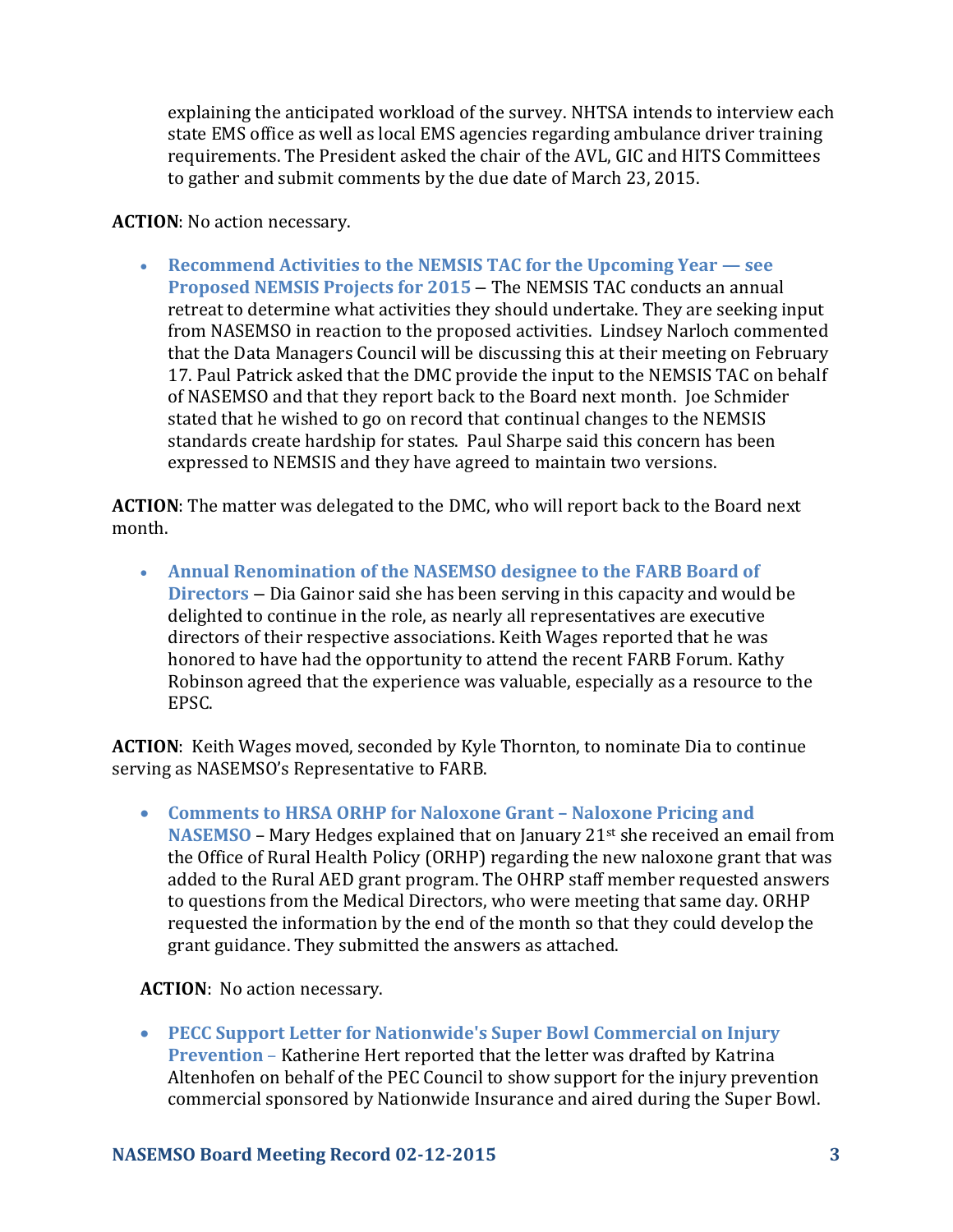**ACTION**: Gary Brown moved, seconded by Joe Ferrell, that the letter as drafted be sent to Nationwide Insurance on behalf of NASEMSO. Motion passed.

**NTSB Final Response Closeout Request on Safety Recommendation H-09-8** – Dia explained the attached letter drafted by FHWA is intended to close out the various recommendations made by the NTSB to the FHWA, AASHTO and NASEMSO following the Mexican Hat motorcoach crash in 2008. They have requested approval from NASEMSO for the FHWA Administrator to sign off on the letter on behalf of NASEMSO. Mary Hedges added that although they did not include the language NASEMSO requested, the final letter was significantly shortened from the draft they share with us in December. She added that NASEMSO has previously responded to the NTSB's recommendations.

**ACTION**: Jim DeTienne moved, seconded by Kyle Thornton, approving that NASEMSO be listed as a signator but allowing the FHWA administrator to sign the letter on NASEMSO's behalf. Motion passed.

# **Discussion Items**

# **Ad Hoc Committee Reports**

- **Agency & Vehicle Licensure**  Dia reported that during its last meeting the Committee discussed the 2015 workplan commitment to collect information on states' regulation of EMS agencies based out of state. They will review a strawman at their next meeting.
- **Mobile Integrated Health/Community Paramedicine Committee** Jim DeTienne reported they are wrapping up the survey of states on CP/MIH. At the recent NAEMSP meeting, Kevin facilitated a meeting of nomenclature regarding CP/MIH. Susan McHenry reported what she learned at a recent meeting with NAEMT. The term Mobile Integrated Healthcare is so broad that it connotes a much bigger part of the healthcare system. Jim reported that they replied to NFPA to develop guidance document on Community Paramedicine. Many of the organizations in the Joint Leadership Council will be discussing the matter at its upcoming meeting.

# **Regional Reports**

- **East** (no report)
- **West** (no report)
- **North Central** (no report)
- **South Central** Alisa Williams (MS) reported the SC region meets monthly. Topics discussed at the most recent meeting included community paramedicine. They are planning a mid-year face-to-face meeting in Tennessee in June.

# **Council Highlights**

 **Data Managers** – Paul Sharpe noted that last month he reported that the DMC decided to hold its business meeting every other month and hold meetings of the work groups in the non-meeting months. Work groups began meeting this month.

# **NASEMSO Board Meeting Record 02-12-2015 4**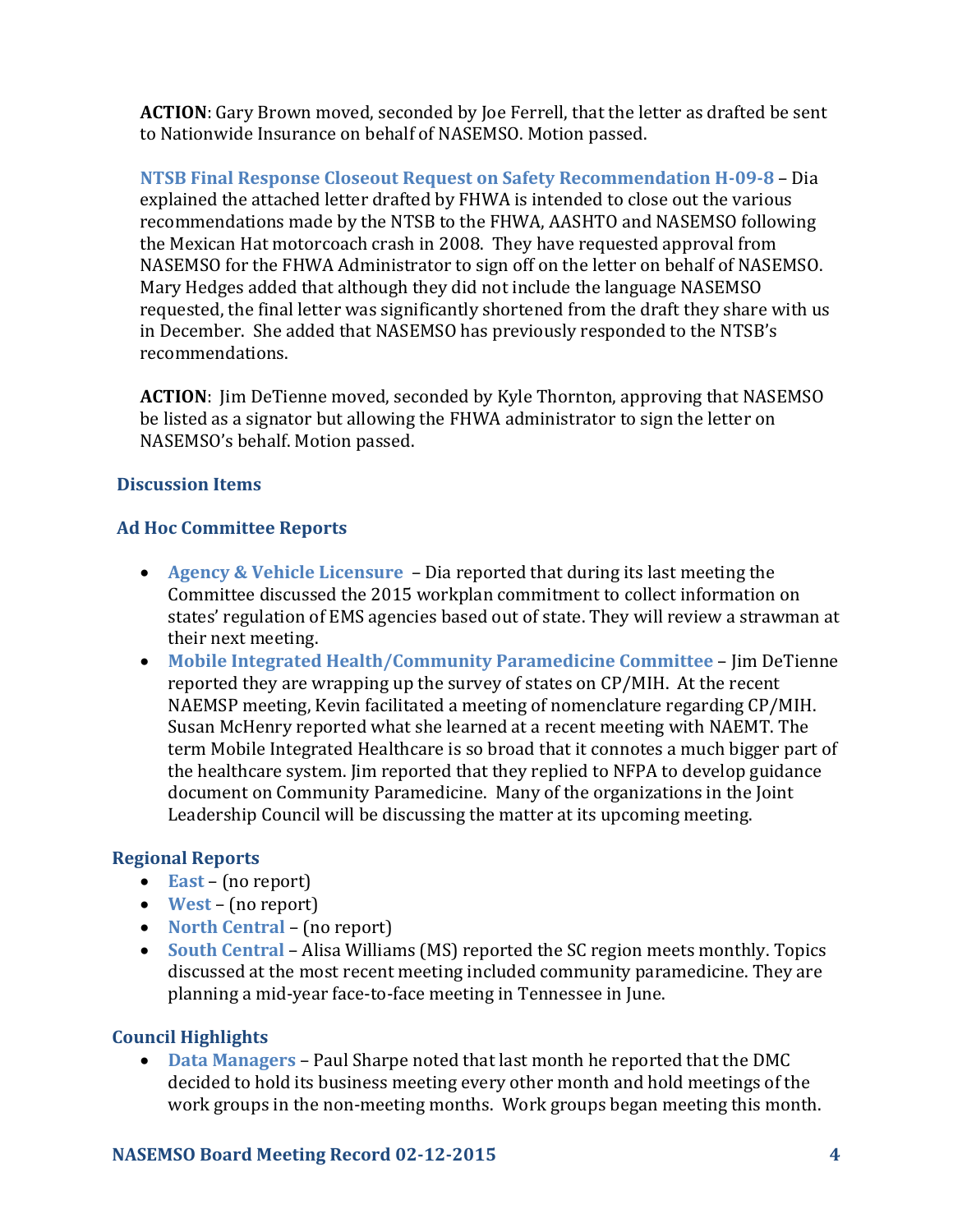- **Education & Professional Standards** Joe Ferrell reported their Steering Committee met at the end of January. They spent time on explaining the various CAPs. Donna Tidwell will present the new CAHEPP standards at their next meeting. The Distance Education group will be meeting next week.
- **Medical Directors** Paul Patrick said that Dr. Taillac is out of the country and will report next month as MDC Chair-Elect Ken Williams had to drop of the call.
- **Pediatric Emergency Care** Katherine Hert asked that all councils be invited to the regional calls. She said they are looking for more involvement in the East and West Region calls in particular.
- **Trauma Managers** Sherri Wren reported the Steering Committee met and discussed the proposal for the TMC to add STEMI and stroke systems to their council. The Joint Trauma Committee will meet February 18.

# **Standing Committee Highlights**

- **Air Medical** Kathy Robinson reported the Committee met by teleconference last month. A draft of air model rules is circulating among committee members. The committee is meeting monthly now and will meet at the Mid-Year Meeting.
- **Communications & Technology** No report.
- **Domestic Preparedness** Joe Schmider welcomed Leslee back after her extended recovery period. Last week he and several state directors participated in a CDC call on the topic of Ebola. The DP Committee met on January 27. They reviewed and began refining the bi-annual DP Survey. On February 23 there will be conference call on special credentialing. Next committee meeting will be in March. Joe has requested he be replaced as the EMAC representative, as he has been unable to attend meetings. Dick Gibbons (PA) will be the new EMAC representative.
- **Government Information**  Jim DeTienne reported the GIC met on January 20. He said they are trying to determine what the role of the GIC should be. Jim asked for an update on REPLICA. Gary Brown reported that Virgina's REPLICA bill has been introduced in both houses. The bill in the House died, while the companion bill in the Senate passed unanimously. While EMS providers are in support of the bill, they have to address the concerns of a House legislator in order to advance the bill forward. Dia added that Colorado, Missouri, Utah and several other states are working on the bill this session (a total of 10 states, which is the number of states needed for a compact).
- **HITS** –Donnie Woodyard said he chaired his first HITS Committee meeting yesterday, February 11. A TSAG presentation on Emergency Vehicle Distracted Driver was shared with committee members. There will be several EMS representatives attending the Traffic Incident Management (TIM) training at the National Fire Academy at the end of the month. The newly updated HITS Committee website has a wealth of new information on it, which he encouraged all to review.
- **Rural EMS**  Jim DeTienne said that although he did not attend the last committee meeting, he knows the committee wanted to remind everyone of the First Annual Rural EMS Conference to be held in Wyoming in May.

# **Adjournment**